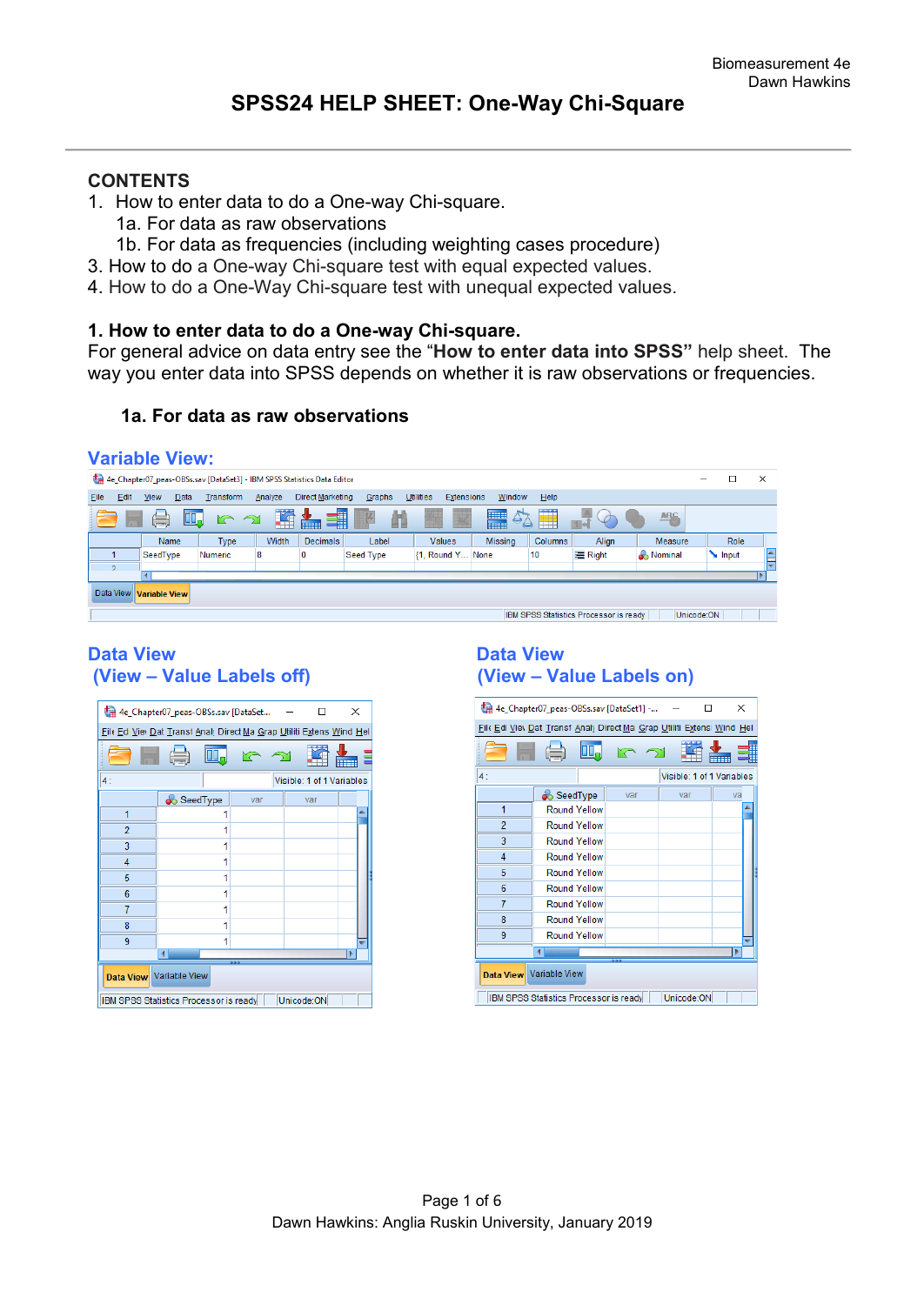# **1b. For data as frequencies (including weighting cases procedure)**

|             | <b>Variable View:</b>                                             |                                                                           |           |         |                         |           |                                       |                |         |                |         |                   |          |
|-------------|-------------------------------------------------------------------|---------------------------------------------------------------------------|-----------|---------|-------------------------|-----------|---------------------------------------|----------------|---------|----------------|---------|-------------------|----------|
|             |                                                                   | *4e_Chapter07_peas-FREQs.sav [DataSet1] - IBM SPSS Statistics Data Editor |           |         |                         |           |                                       |                |         |                |         | $\hspace{0.05cm}$ | $\times$ |
| <b>Eile</b> | Edit                                                              | Data<br>View                                                              | Transform | Analyze | <b>Direct Marketing</b> | Graphs    | <b>Utilities</b><br><b>Extensions</b> | Window         | Help    |                |         |                   |          |
|             | Н                                                                 | ٥                                                                         |           | 犟       | 1<br>m.                 | 飴         | $\overline{\mathbf{z}}$               | H<br>$\Delta$  | Ä       | $\mathcal{O}$  | ABS     |                   |          |
|             |                                                                   | Name                                                                      | Type      | Width   | <b>Decimals</b>         | Label     | Values                                | <b>Missing</b> | Columns | Align          | Measure | Role              |          |
|             |                                                                   | SeedType                                                                  | Numeric   | 8       |                         | Seed Type | {1, Round Y.                          | None           | 10      | <b>星 Right</b> | Nominal | Input             |          |
|             | $\overline{2}$                                                    | Frequency                                                                 | Numeric   | 8       |                         | Frequency | None                                  | None           | 8       | <b>三 Right</b> | Scale   | Input             |          |
|             | l۴<br>$\blacktriangleleft$                                        |                                                                           |           |         |                         |           |                                       |                |         |                |         |                   |          |
|             | Data View Variable View                                           |                                                                           |           |         |                         |           |                                       |                |         |                |         |                   |          |
|             | Weight On<br>IBM SPSS Statistics Processor is ready<br>Unicode:ON |                                                                           |           |         |                         |           |                                       |                |         |                |         |                   |          |

# **Data View Data View (View – Value Labels off) (View – Value Labels on)**

| *4e_Chapter07_peas-FREQs.sav [DataS<br>× |                                                                      |             |                           |  |  |  |
|------------------------------------------|----------------------------------------------------------------------|-------------|---------------------------|--|--|--|
|                                          | File Ed View Dat Transt Analy Direct Ma Grap Utiliti Extens Wind Hel |             |                           |  |  |  |
|                                          | 日 負                                                                  |             | ======                    |  |  |  |
| 8 :                                      |                                                                      |             | Visible: 2 of 2 Variables |  |  |  |
|                                          | SeedType                                                             | ∜ Frequency | var                       |  |  |  |
| 1                                        |                                                                      | 31          |                           |  |  |  |
| $\overline{2}$                           | 2                                                                    | 26          |                           |  |  |  |
| 3                                        | 3                                                                    | 27          |                           |  |  |  |
| 4                                        | 4                                                                    | 26          |                           |  |  |  |
| 5                                        |                                                                      |             |                           |  |  |  |
| 6                                        |                                                                      |             |                           |  |  |  |
| 7                                        |                                                                      |             |                           |  |  |  |
| 8                                        |                                                                      |             |                           |  |  |  |
| 9                                        |                                                                      |             |                           |  |  |  |
| ٠                                        |                                                                      |             |                           |  |  |  |
| Variable View<br>Data View               |                                                                      |             |                           |  |  |  |
|                                          | Unicode:ON<br>IBM SPSS Statistics Processor is r<br>Weight On        |             |                           |  |  |  |

| *4e_Chapter07_peas-FREQs.sav [DataS<br>× |                                                                      |           |                           |  |  |  |
|------------------------------------------|----------------------------------------------------------------------|-----------|---------------------------|--|--|--|
|                                          | File Ed View Dat Transt Analy Direct Ma Grap Utiliti Extens Wind Hel |           |                           |  |  |  |
|                                          | 1月 (号)<br>DD.                                                        |           |                           |  |  |  |
| 8:                                       |                                                                      |           | Visible: 2 of 2 Variables |  |  |  |
|                                          | SeedType                                                             | Frequency | var                       |  |  |  |
| 1                                        | <b>Round Yellow</b>                                                  | 31        |                           |  |  |  |
| $\overline{2}$                           | <b>Round Green</b>                                                   | 26        |                           |  |  |  |
| 3                                        | <b>Wrinkled Yellow</b>                                               | 27        |                           |  |  |  |
| 4                                        | <b>Wrinkled Green</b>                                                | 26        |                           |  |  |  |
| 5                                        |                                                                      |           |                           |  |  |  |
| 6                                        |                                                                      |           |                           |  |  |  |
| 7                                        |                                                                      |           |                           |  |  |  |
| 8                                        |                                                                      |           |                           |  |  |  |
| 9                                        |                                                                      |           |                           |  |  |  |
|                                          |                                                                      |           |                           |  |  |  |
| Data View Variable View                  |                                                                      |           |                           |  |  |  |
|                                          | Unicode:ON<br>Weight On<br>IBM SPSS Statistics Processor is r        |           |                           |  |  |  |

**When data are entered as frequencies the following additional step is needed before starting the analyses.** 

Select: Data - Weight Cases . . .

The **Weight Cases** dialogue window will appear. Select the **Weight cases by** option. Select the variable from the list on the left, which contains the frequencies, and send it to the **Frequency Variable** box. Click **OK.**



Page 2 of 6 Dawn Hawkins: Anglia Ruskin University, January 2019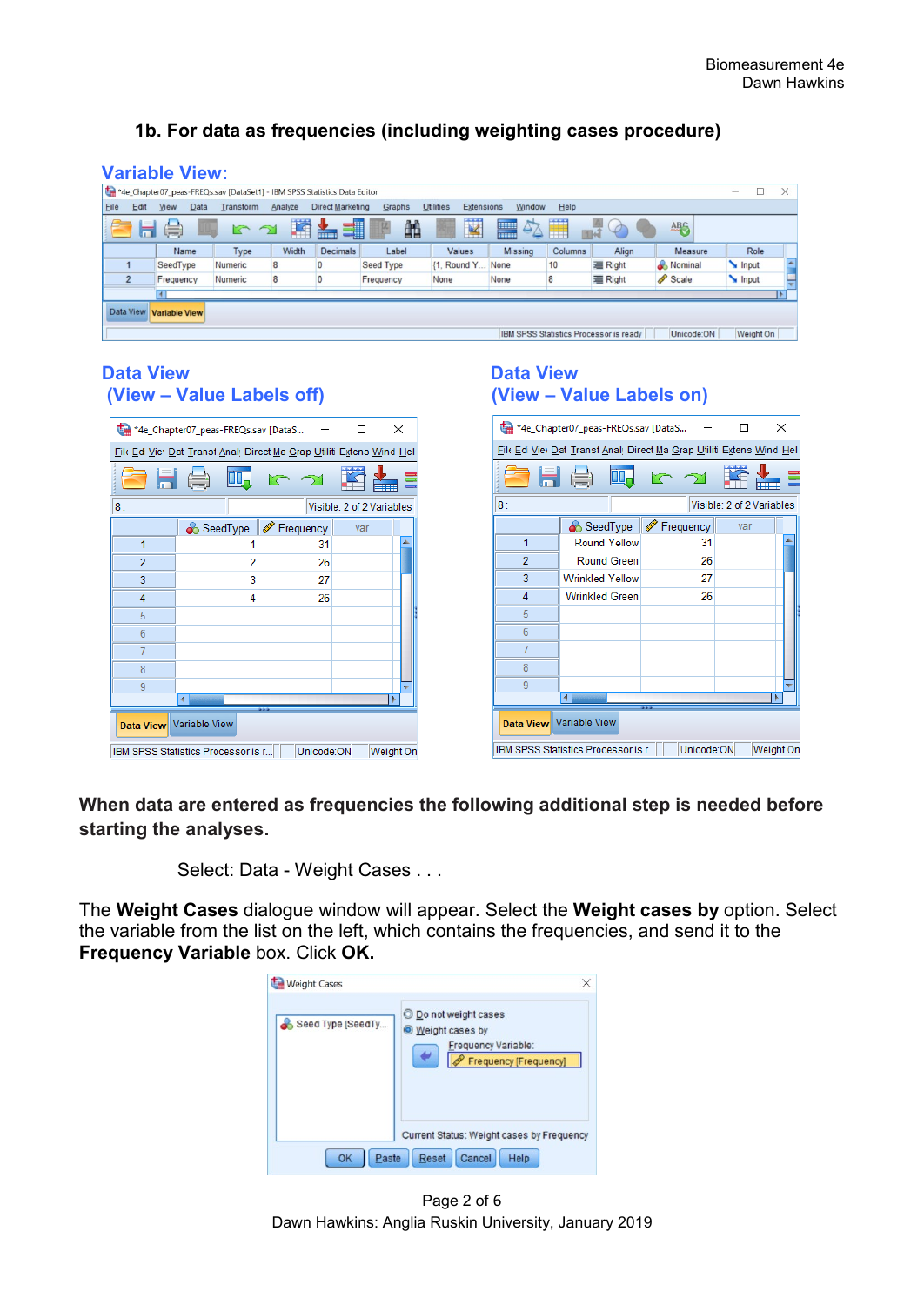# **2. How to do a One-way Chi-square test with equal expected values.**

To get SPSS to conduct a one-way chi-square test on your data when expected values are equal (Test of Homogeneity):

Open your data file.

Select: Analyze – Nonparametric Tests – One Sample*...*

This will bring up the **One-Sample Nonparametric Tests** window which has three tabs. On this **Objectives** tab select **Customize analysis**. On the **Field tab** make sure your variable, in this example *SeedType*, is in the **Test Fields** box. On the **Settings** tab, select

**Customize tests** and **Compare observed probabilities to hypothesized (Chi-Square test)** and click the **Options . . .** button underneath. Choose **All categories have equal probabilities**. Click **OK**.

| One-Sample Nonparametric Tests                                                                                                                                                                                                                                                                                                                                                                                                                                                                                                                                                                                                                | ×<br>One-Sample Nonparametric Tests<br>$\times$                                                                                                                                                                                                                                                                                                                                                                                                                          |
|-----------------------------------------------------------------------------------------------------------------------------------------------------------------------------------------------------------------------------------------------------------------------------------------------------------------------------------------------------------------------------------------------------------------------------------------------------------------------------------------------------------------------------------------------------------------------------------------------------------------------------------------------|--------------------------------------------------------------------------------------------------------------------------------------------------------------------------------------------------------------------------------------------------------------------------------------------------------------------------------------------------------------------------------------------------------------------------------------------------------------------------|
| Objective Fields Settings                                                                                                                                                                                                                                                                                                                                                                                                                                                                                                                                                                                                                     |                                                                                                                                                                                                                                                                                                                                                                                                                                                                          |
| O Use predefined roles<br>O Use custom field assignments<br>Fields:<br>Test Fields:<br>Sort None<br>Seed Type<br>$\bullet$                                                                                                                                                                                                                                                                                                                                                                                                                                                                                                                    | Objective Fields Settings<br>Identifies differences in single fields using one or more nonparametric tests. Nonparametric tests do not assume your data follow the<br>normal distribution.<br>What is your objective?<br>Each objective corresponds to a distinct default configuration on the Settings Tab that you can further customize, if desired.<br>C Automatically compare observed data to hypothesized<br>© Test sequence for randomness<br>Customize analysis |
| $\begin{picture}(20,5) \put(0,0){\line(1,0){155}} \put(15,0){\line(1,0){155}} \put(15,0){\line(1,0){155}} \put(15,0){\line(1,0){155}} \put(15,0){\line(1,0){155}} \put(15,0){\line(1,0){155}} \put(15,0){\line(1,0){155}} \put(15,0){\line(1,0){155}} \put(15,0){\line(1,0){155}} \put(15,0){\line(1,0){155}} \put(15,0){\line(1,0){155}} \put$<br>$88 - 10$<br>Cancel O Help<br>$\triangleright$ Run<br>Paste<br>Reset                                                                                                                                                                                                                       | <b>Description</b><br>'Customize analysis' allows you fine-grained control over the tests performed and their options. The Wilcoxon Signed-Rank test is<br>also available on the Settings tab.<br>Reset Cancel O Help<br>$\triangleright$ Run<br>Paste                                                                                                                                                                                                                   |
| One-Sample Nonparametric Tests<br>Objective Fields Settings                                                                                                                                                                                                                                                                                                                                                                                                                                                                                                                                                                                   | $\times$                                                                                                                                                                                                                                                                                                                                                                                                                                                                 |
| Select an item:<br>C Automatically choose the tests based on the data<br><b>Choose Tests</b><br>© Customize tests<br><b>Test Options</b><br>Compare observed binary probability to hypothesized (Binomial test)<br><b>User-Missing Values</b><br>2あまイ<br>Options<br>Compare observed probabilities to hypothesized (Chi-Square test)<br><b>Sal</b><br>Options<br>Test observed distribution against hypothesized (Kolmogorov-Smirnov test)<br>$\mathbb{R}^d$<br>Options<br>Compare median to hypothesized (Wilcoxon signed-rank test)<br>$\mathbb{R}$<br>Hypothesized median:<br>Test seguence for randomness (Runs test)<br>2 品目/<br>Options | Chi Square Test Options<br>$\times$<br>Choose Test Options<br>Ci All categories have equal probability<br>C Customize expected probability<br>Expected probabilities:<br>Ralative Frequency<br>$\times$<br>Cancel O Help<br>OK                                                                                                                                                                                                                                           |
| Cancel <b>O</b> Help<br>$\triangleright$ Run<br>Paste<br>Reset                                                                                                                                                                                                                                                                                                                                                                                                                                                                                                                                                                                |                                                                                                                                                                                                                                                                                                                                                                                                                                                                          |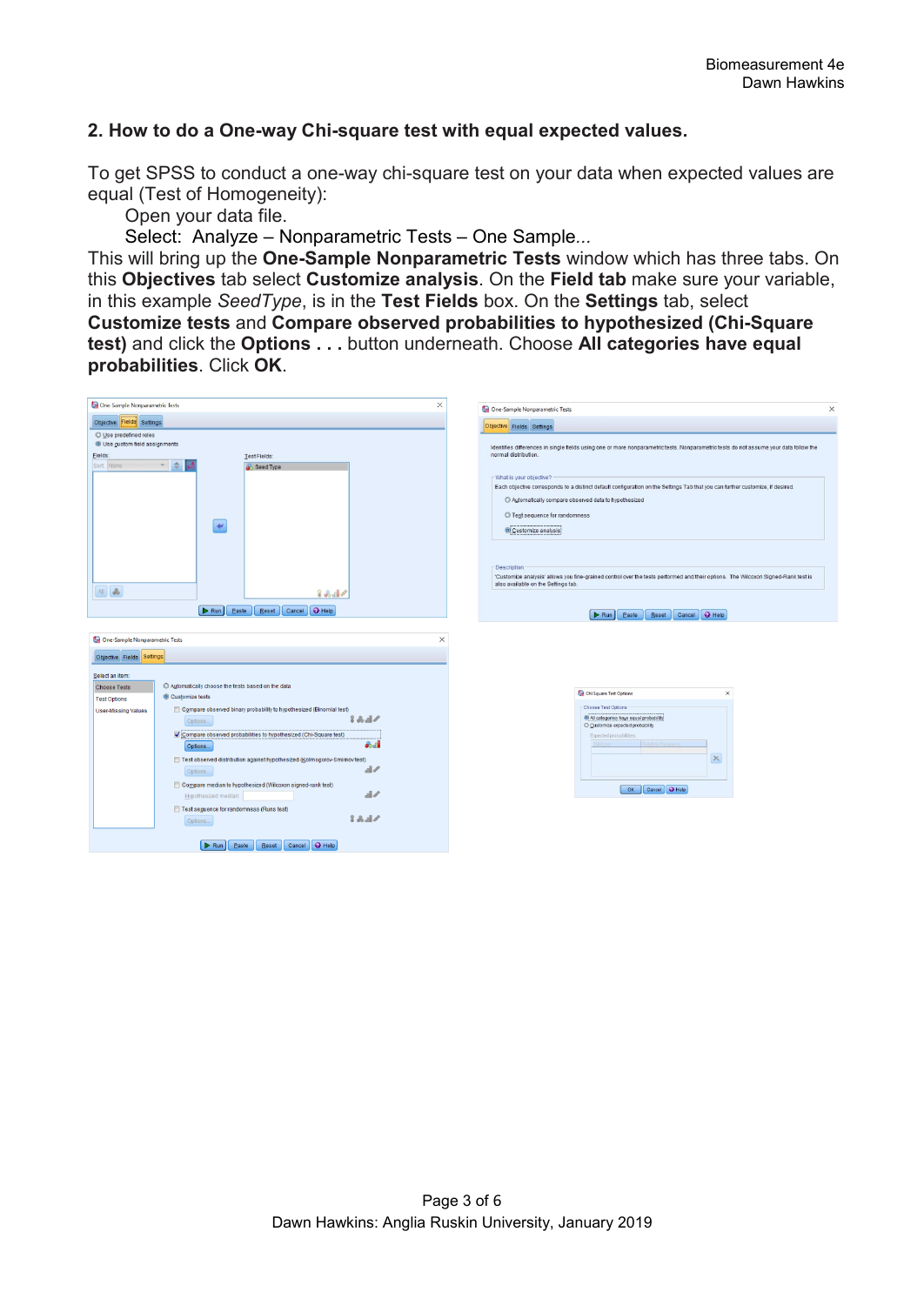

Click **Run** on the main **One-Sample Nonparametric Test** window. Double-click on the **Hypothesis Test Summary** in your **SPSS Output** window and bring up the **Model Viewer**.

In summary the key information from the test is:  **one-way classification chi-square: X2 <sup>3</sup> = 0.618,** *N* **= 110,** *P* **= 0.892**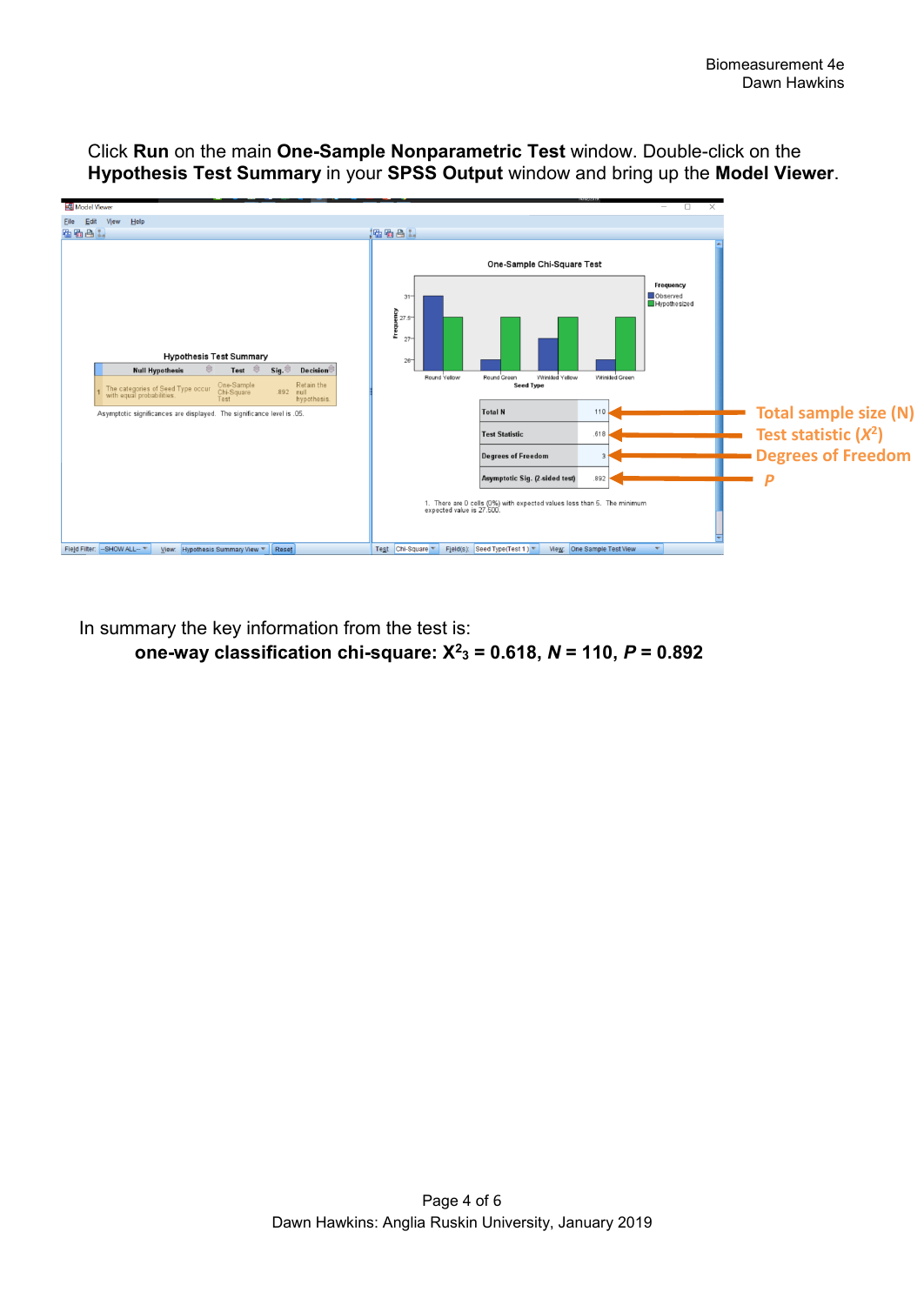## **3. How to do a One-Way Chi-square test with unequal expected values.**

To get SPSS to conduct a one-way chi-square test on your data when expected values are unequal:

Open your data file. Select: Analyze – Nonparametric Tests – One Sample*...*

This will bring up the **One-Sample Nonparametric Tests** window which has three tabs. On this **Objectives** tab select **Customize analysis**. On the **Field tab** make sure your variable, in this example *Seedtype*, is in the **Test Fields** box. On the **Settings** tab, select **Customize tests** and **Compare observed probabilities to hypothesized (Chi-Square test)** and click the **Options . . .** button underneath. Put the number codes used for your different categories in the left column and the expected ratio in the right column. Click **OK**.

| One-Sample Nonparametric Tests                                                                                                                                                                                                                                                                                                                                                                                                                                                                                                                                                                                                                                                                        | × | One-Sample Nonparametric Tests<br>$\times$                                                                                                                                                                                                                     |
|-------------------------------------------------------------------------------------------------------------------------------------------------------------------------------------------------------------------------------------------------------------------------------------------------------------------------------------------------------------------------------------------------------------------------------------------------------------------------------------------------------------------------------------------------------------------------------------------------------------------------------------------------------------------------------------------------------|---|----------------------------------------------------------------------------------------------------------------------------------------------------------------------------------------------------------------------------------------------------------------|
| Objective Fields Settings                                                                                                                                                                                                                                                                                                                                                                                                                                                                                                                                                                                                                                                                             |   | Objective Fields Settings                                                                                                                                                                                                                                      |
| Identifies differences in single fields using one or more nonparametric tests. Nonparametric tests do not assume your data follow the<br>normal distribution.<br>What is your objective?                                                                                                                                                                                                                                                                                                                                                                                                                                                                                                              |   | O Use predefined roles<br>O Use custom field assignments<br>Fields:<br>Test Fields:<br>$\Rightarrow$<br>Sort None<br>$\mathbf{v}$ .<br>Seed Type                                                                                                               |
| Each objective corresponds to a distinct default configuration on the Settings Tab that you can further customize, if desired.<br>C Automatically compare observed data to hypothesized<br>© Test sequence for randomness<br>Customize analysis                                                                                                                                                                                                                                                                                                                                                                                                                                                       |   | $\Rightarrow$                                                                                                                                                                                                                                                  |
| Description<br>'Customize analysis' allows you fine-grained control over the tests performed and their options. The Wilcoxon Signed-Rank test is<br>also available on the Settings tab.<br>Reset Cancel O Help<br>$\triangleright$ Run<br>Paste                                                                                                                                                                                                                                                                                                                                                                                                                                                       |   | All &<br>$88 - 14$<br>Cancel O Help<br>$\triangleright$ Run<br>Paste<br>Reset                                                                                                                                                                                  |
| One-Sample Nonparametric Tests<br>Objective Fields Settings<br>Select an item:<br>C Automatically choose the tests based on the data<br><b>Choose Tests</b><br>Customize tests<br><b>Test Options</b><br>Compare observed binary probability to hypothesized (Binomial test)<br><b>User-Missing Values</b><br>$22 - 12$<br>Options<br>Compare observed probabilities to hypothesized (Chi-Square test)<br>6d<br>Options<br>Test observed distribution against hypothesized (Kolmogorov-Smirnov test)<br>$\mathbb{R}$<br>Options<br>Compare median to hypothesized (Wilcoxon signed-rank test)<br>$\mathbb{R}$<br>Hypothesized median:<br>Test seguence for randomness (Runs test)<br>2 品図/<br>Options |   | $\times$<br>$\times$<br>Chi Square Test Options<br>Choose Test Options<br>O All categories have equal probability<br>Customize expected probability<br>Expected probabilities:<br>Category<br>Relative Frequency<br>Q<br>$\mathbf{\times}$<br>OK Cancel O Help |
| Cancel <b>O</b> Help<br>$\triangleright$ Run<br>Paste<br>Reset                                                                                                                                                                                                                                                                                                                                                                                                                                                                                                                                                                                                                                        |   |                                                                                                                                                                                                                                                                |